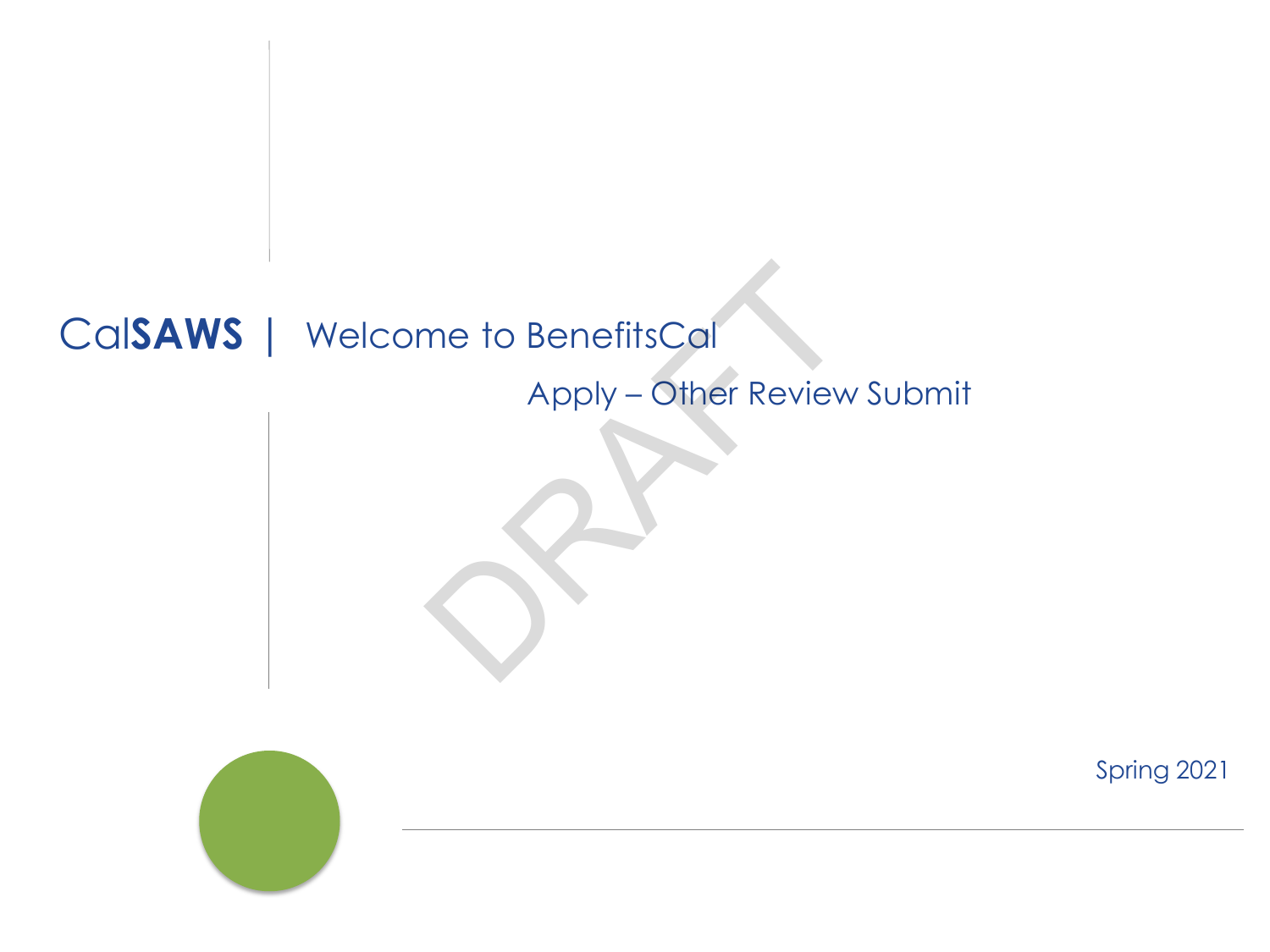# Apply – Review and Submit What we heard during our research

### **Insight**

Customers **want assurance** they are **completing their forms accurately** and that documents are being **submitted successfully.**

"We hear at the community here that they submit documentation or submit applications, but **then many people end up having to call the county**, because they **are not receiving confirmation that their documentation has been received**." – Assister **Solution and the set of the solution of the solution of submitted successfully**<br>
Deling **submitted successfully**<br>
Carry of the community here that they<br>
mentation or submit applications, bu<br> **people end up having to call**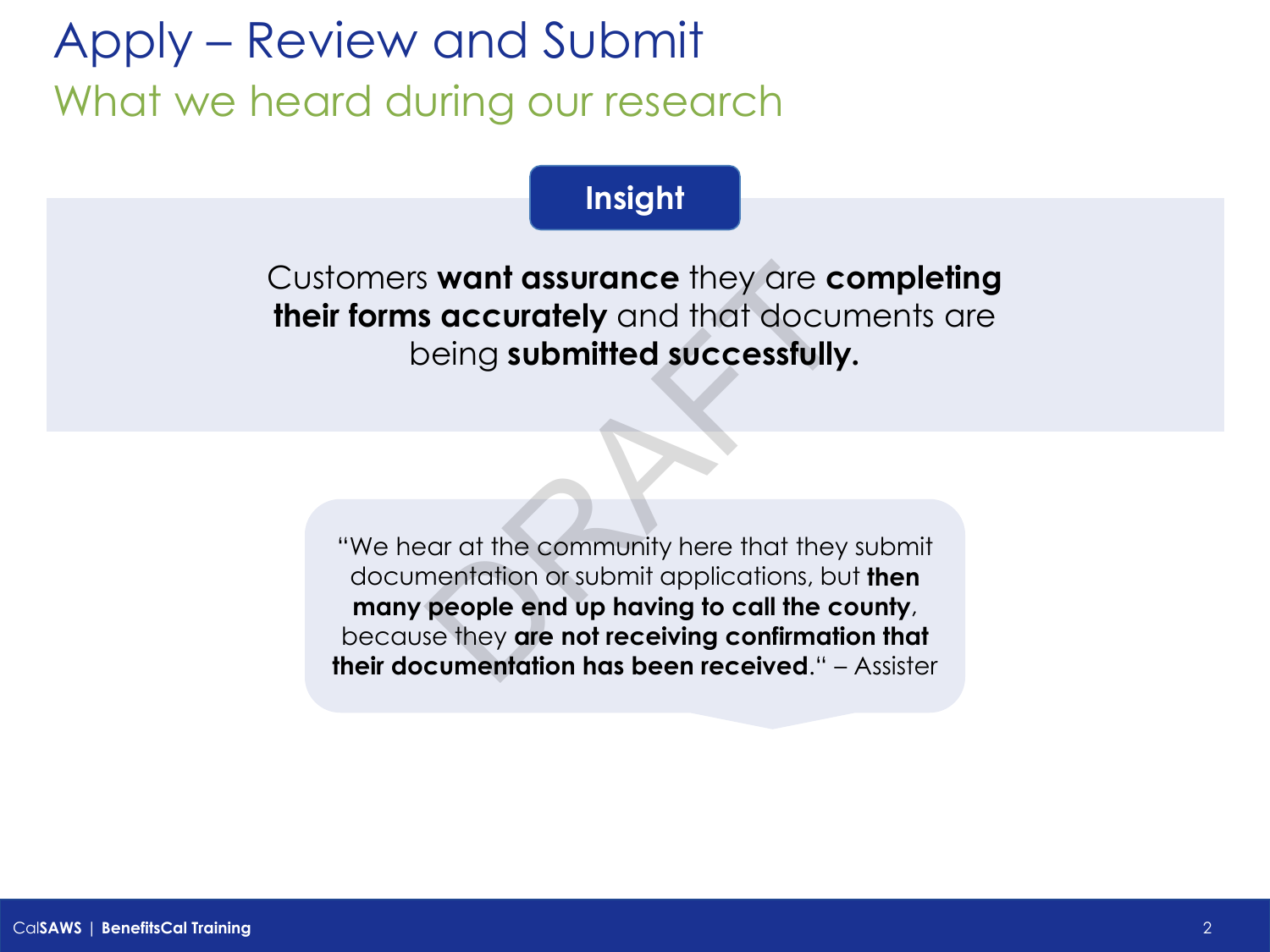## Apply – Review and Submit Feature Highlights and Usability Testing Insights

### **New Design Highlights**

- Final nudge for SSN.
- Let customers know if they might qualify for expedited food assistance or immediate need.
- Signature page is significantly simplified!!!
- Preferred office selection (new).
- Confirmation Receipt after they submit that they can text, email, or save.
- Sentiment check verify how their experience was using the website to apply.

I would choose the [preferred office] that is closest to my home… **yes, I do like it and having the option to select one that is close**  especially since I live in an area near downtown San Francisco. The mission office that is closest to me, is just a few blocks." -Customer might qualify for<br>
or immediate<br>
or immediate<br>
or immediate<br>
or in the proposition of<br>
near dow<br>
mission c<br>
mission c<br>
mission c<br>
is just a<br>
ve.<br>
sepectic<br>
mission c<br>
mission c<br>
is just a<br>
is just a<br>
ve.<br>
pply.<br> **comes**<br>
t

#### **Impact: Goals and Outcomes**

- Fewer calls to call centers to support the signature pages.
- Continuous improvement of the application process as a result of the sentiment check – are folks less nervous by the end? If not, we research.

"It is **always good to see a confirmation and see a receipt**… Even though I have it on my phone, I like to be able to print everything that is done and have it for myself." –Customer